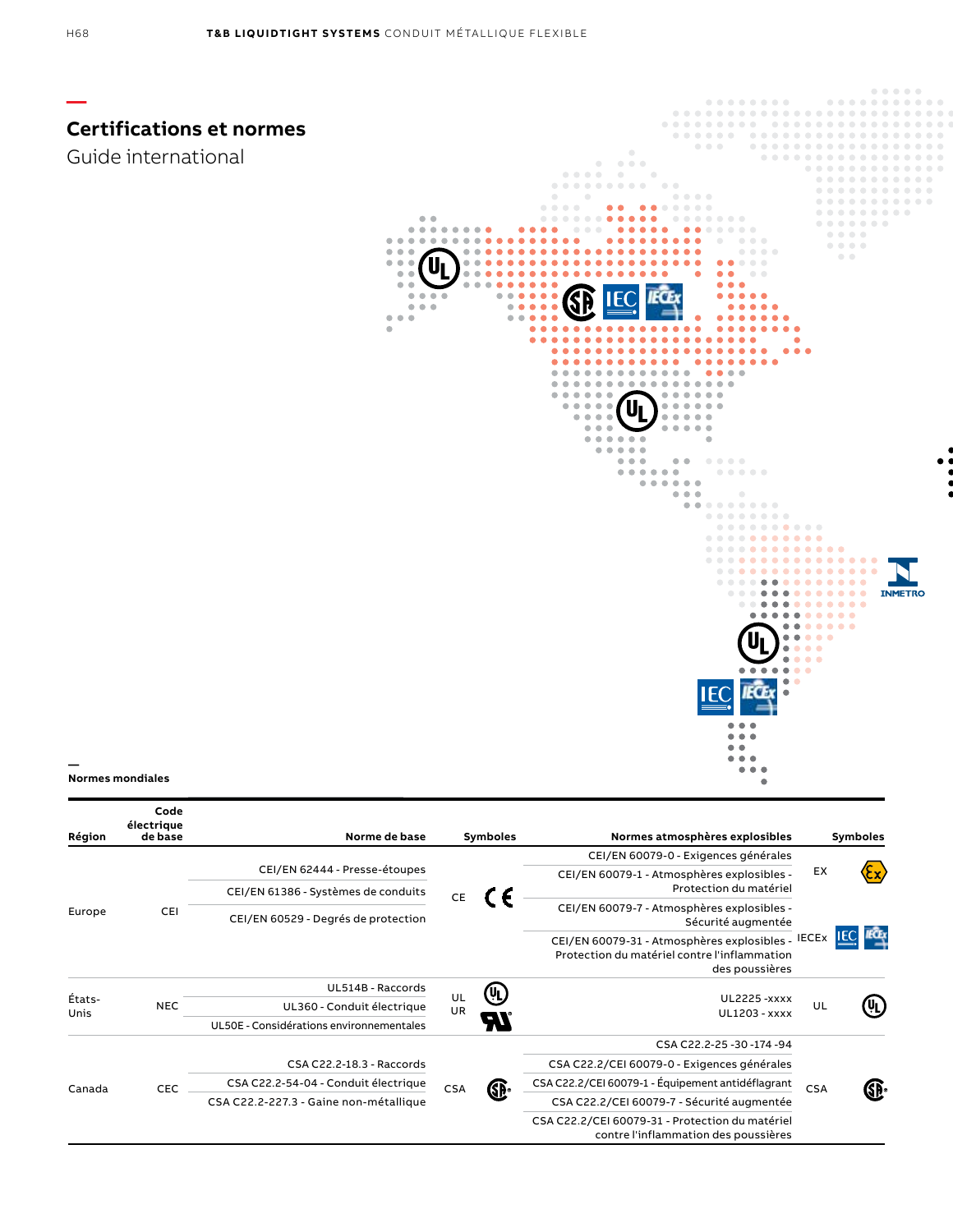

**— Normes mondiales**

| Région        | Code<br>électrique<br>de base | Norme de base                                                                                               |         | <b>Symboles</b> | Normes atmosphères explosibles                                                                    | <b>Symboles</b>                          |  |
|---------------|-------------------------------|-------------------------------------------------------------------------------------------------------------|---------|-----------------|---------------------------------------------------------------------------------------------------|------------------------------------------|--|
| Russie        |                               | CEI/EN 62444 - Presse-étoupes<br>CEI/EN 61386 - Systèmes de conduits<br>CEI/EN 60529 - Degrés de protection | CAO     | EAI             | FOCT P M <sub>3</sub> K 60079-0 - Exigences générales                                             |                                          |  |
|               |                               |                                                                                                             |         |                 | FOCT P M <sub>3</sub> K 60079-7 - Sécurité augmentée                                              |                                          |  |
|               | CEI                           |                                                                                                             |         |                 | FOCT P M <sub>3</sub> K 60079-31 - Protection du matériel<br>contre l'inflammation des poussières | EAC EX <b>FHE</b> Ex                     |  |
|               |                               |                                                                                                             |         |                 | FOCT CEI 60079-1 - Équipement antidéflagrant                                                      |                                          |  |
| <b>Brésil</b> | <b>CEI</b>                    | ABNT NBR CEI 62444 - Presse-étoupes                                                                         | InMetro | <b>INMETRO</b>  | ABNT NBR CEI 60079-0 - Exigences générales                                                        | InMetro<br>(Segurança)<br><b>INMETRO</b> |  |
|               |                               | ABNT NBR CEI 61386 - Systèmes de<br>conduits                                                                |         |                 | ABNT NBR CEI 60079-1 - Équipement<br>antidéflagrant                                               |                                          |  |
|               |                               | ABNT NBR CEI 60529 - Degrés de protection                                                                   |         |                 | ABNT NBR CEI 60079-7 - Sécurité augmentée                                                         |                                          |  |
|               |                               |                                                                                                             |         |                 | ABNT NBR CEI 60079-31 - Protection du matériel<br>contre l'inflammation des poussières            |                                          |  |
| Chine         | CEI                           |                                                                                                             |         |                 | GB3836.1 - Exigences générales                                                                    |                                          |  |
|               |                               | CEI/EN 62444 - Presse-étoupes                                                                               |         |                 | GB3836.2 - Équipement antidéflagrant                                                              | <b>CNEX CNEX</b>                         |  |
|               |                               | CEI/EN 61386 - Systèmes de conduits                                                                         |         |                 | GB3836.3 - Sécurité augmentée                                                                     |                                          |  |
|               |                               | CEI/EN 60529 - Degrés de protection                                                                         |         |                 | GB12476.1 - Exigences générales relatives à la<br>poussière                                       |                                          |  |
|               |                               |                                                                                                             |         |                 | GB12476.5 - Protection du matériel contre<br>l'inflammation des poussières                        |                                          |  |